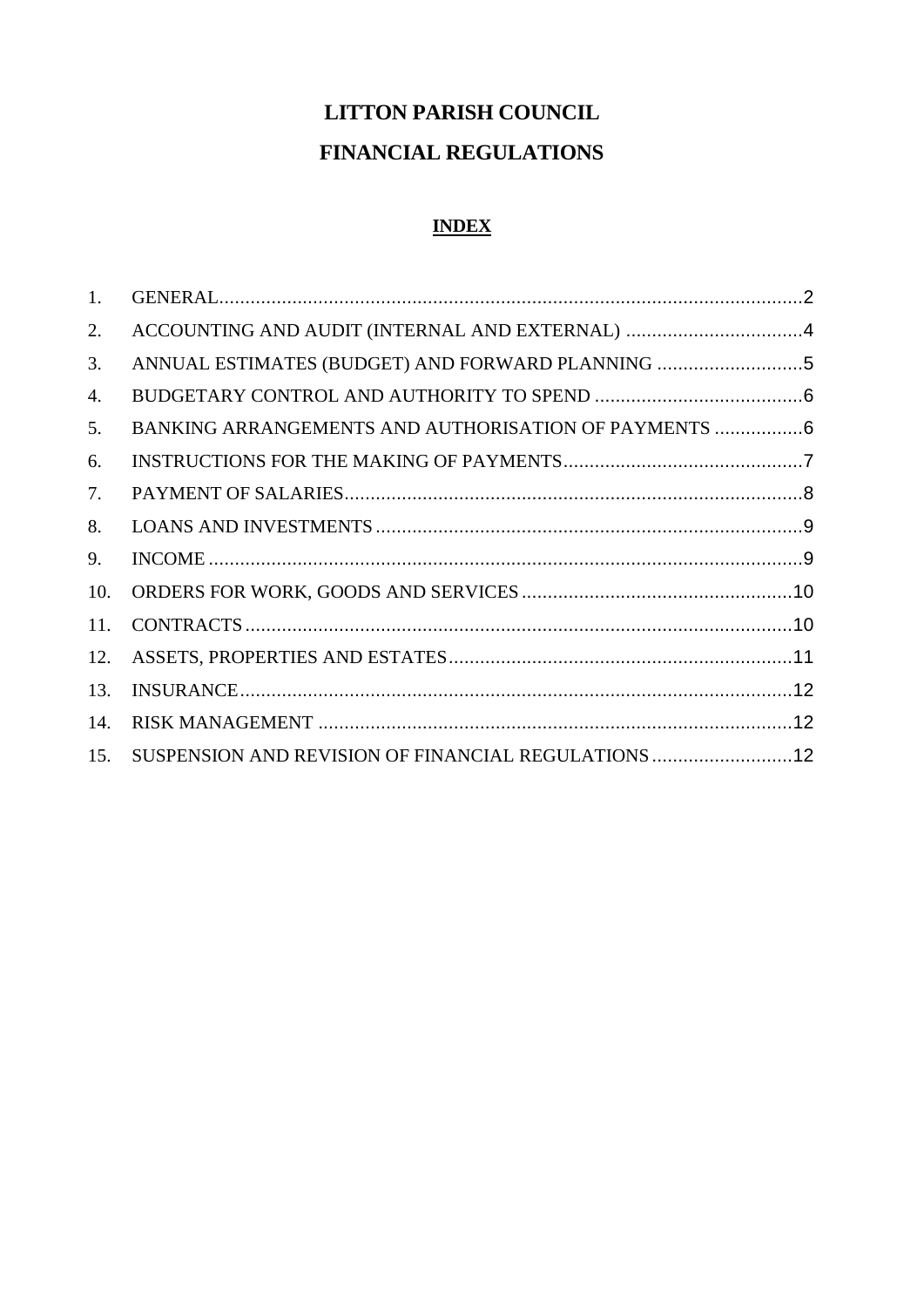These Financial Regulations were adopted by the Council at its Meeting 17<sup>th</sup> May 2021

#### <span id="page-1-0"></span>**1. GENERAL**

- 1.1. These financial regulations govern the conduct of financial management by the council and may only be amended or varied by resolution of the council. Financial regulations are one of the council's three governing policy documents providing procedural guidance for members and officers. Financial regulations must be observed in conjunction with the council's standing orders and any individual financial regulations relating to contracts.
- 1.2. The council is responsible in law for ensuring that its financial management is adequate and effective and that the council has a sound system of internal control which facilitates the effective exercise of the council's functions, including arrangements for the management of risk.
- 1.3. The council's accounting control systems must include measures:
	- for the timely production of accounts;
	- that provide for the safe and efficient safeguarding of public money;
	- to prevent and detect inaccuracy and fraud; and
	- identifying the duties of officers.
- 1.4. These financial regulations demonstrate how the council meets these responsibilities and requirements.
- 1.5. At least once a year, prior to approving the Annual Governance Statement, the council must review the effectiveness of its system of internal control which shall be in accordance with proper practices.
- 1.6. Deliberate or wilful breach of these Regulations by an employee may give rise to disciplinary proceedings.
- 1.7. Members of Council are expected to follow the instructions within these Regulations and not to entice employees to breach them. Failure to follow instructions within these Regulations brings the office of councillor into disrepute.
- 1.8. The Responsible Financial Officer (RFO) holds a statutory office to be appointed by the council.
- 1.9. The RFO;
	- acts under the policy direction of the council;
	- administers the council's financial affairs in accordance with all Acts, Regulations and proper practices;
	- determines on behalf of the council its accounting records and accounting control systems;
	- ensures the accounting control systems are observed: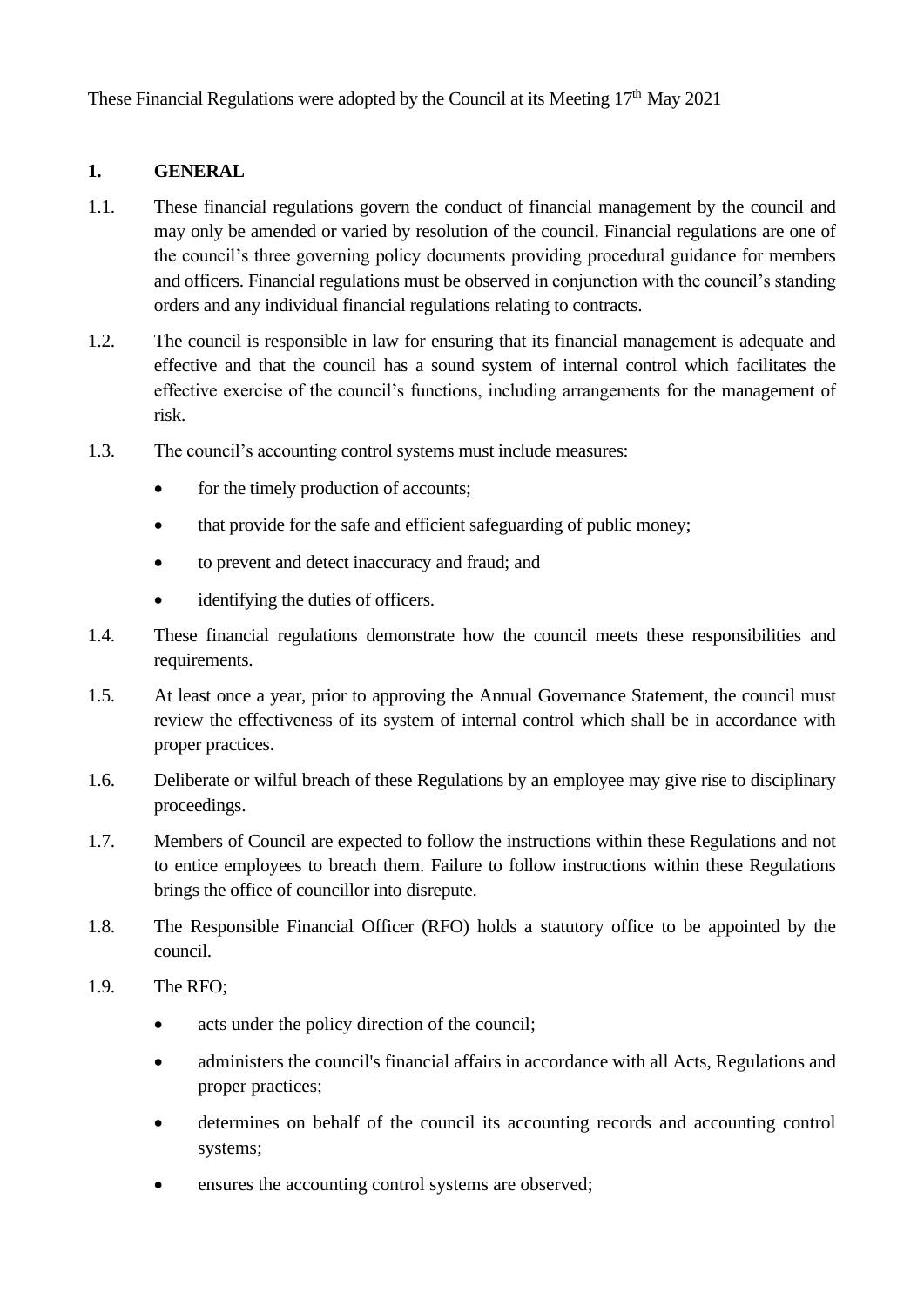- maintains the accounting records of the council up to date in accordance with proper practices;
- assists the council to secure economy, efficiency and effectiveness in the use of its resources; and
- produces financial management information as required by the council.
- 1.10. The accounting records determined by the RFO shall be sufficient to show and explain the council's transactions and to enable the RFO to ensure that any income and expenditure account and statement of balances, or record of receipts and payments and additional information, as the case may be, or management information prepared for the council from time to time comply with the Accounts and Audit Regulations.
- 1.11. The accounting records determined by the RFO shall in particular contain:
	- entries from day to day of all sums of money received and expended by the council and the matters to which the income and expenditure or receipts and payments account relate;
	- a record of the assets and liabilities of the council; and
	- wherever relevant, a record of the council's income and expenditure in relation to claims made, or to be made, for any contribution, grant or subsidy.
- 1.12. The accounting control systems determined by the RFO shall include:
	- procedures to ensure that the financial transactions of the council are recorded as soon as reasonably practicable and as accurately and reasonably as possible;
	- procedures to enable the prevention and detection of inaccuracies and fraud and the ability to reconstruct any lost records;
	- identification of the duties of officers dealing with financial transactions and division of responsibilities of those officers in relation to significant transactions;
	- procedures to ensure that uncollectable amounts, including any bad debts are not submitted to the council for approval to be written off except with the approval of the RFO and that the approvals are shown in the accounting records; and
	- measures to ensure that risk is properly managed.
- 1.13. The council is not empowered by these Regulations or otherwise to delegate certain specified decisions. In particular any decision regarding:
	- setting the final budget or the precept (council tax requirement);
	- approving accounting statements;
	- approving an annual governance statement;
	- borrowing;
	- writing off bad debts:
	- declaring eligibility for the General Power of Competence; and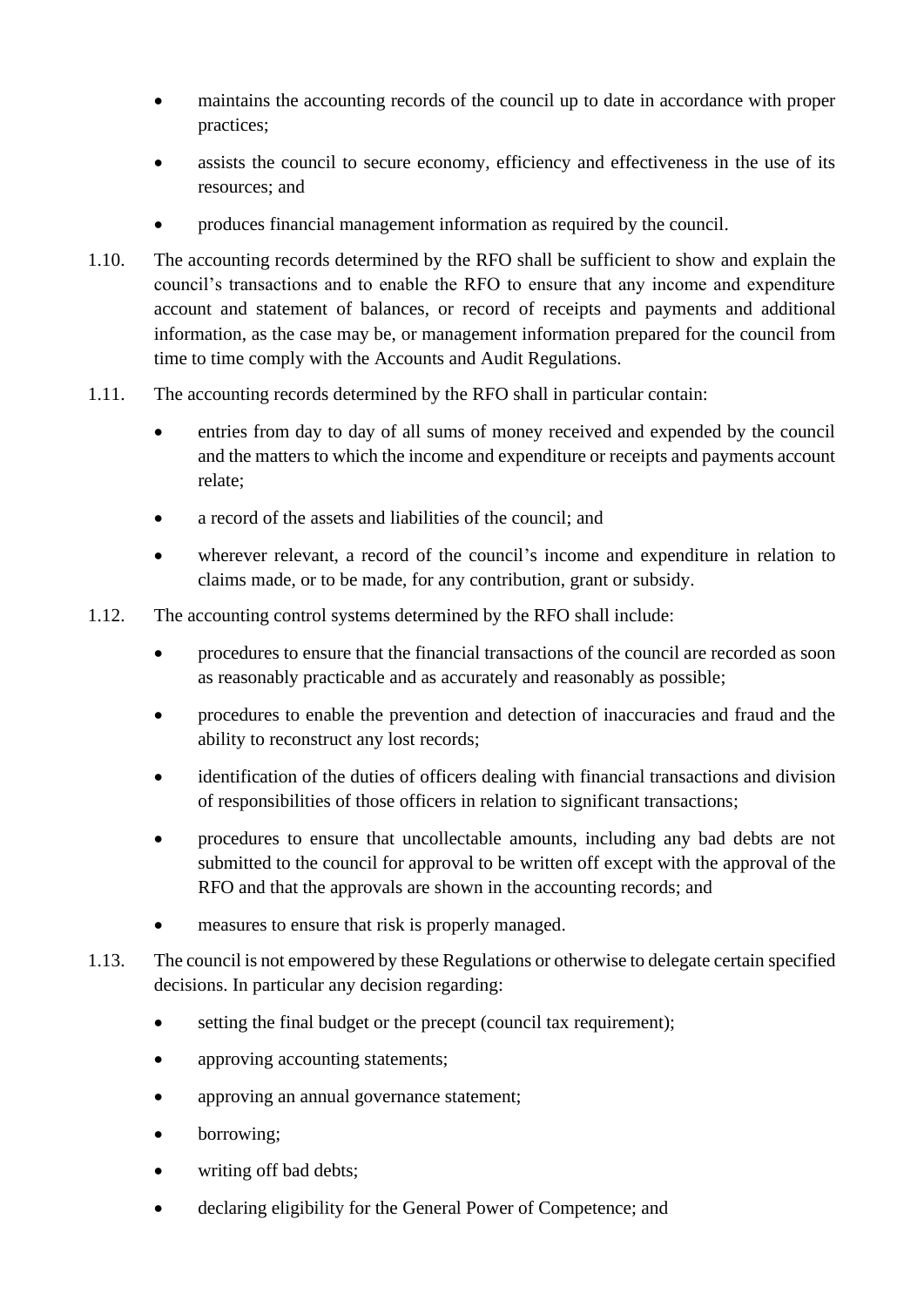• addressing recommendations in any report from the internal or external auditors,

shall be a matter for the full council only.

- 1.14. In addition the council must:
	- determine and keep under regular review the bank mandate for all council bank accounts;
	- approve all grants or a single commitments; and
	- in respect of the annual salary for any employee have regard to recommendations about annual salaries of employees made by the relevant committee in accordance with its terms of reference.
- 1.15. In these financial regulations, references to the Accounts and Audit Regulations or 'the regulations' shall mean the regulations issued under the provisions of section 27 of the Audit Commission Act 1998, or any superseding legislation, and then in force unless otherwise specified.

In these financial regulations the term 'proper practice' or 'proper practices' shall refer to guidance issued in *Governance and Accountability for Local Councils - a Practitioners' Guide (England)* issued by the Joint Practitioners Advisory Group (JPAG), available from the websites of NALC and the Society for Local Council Clerks (SLCC).

### <span id="page-3-0"></span>**2. ACCOUNTING AND AUDIT (INTERNAL AND EXTERNAL)**

- 2.1. All accounting procedures and financial records of the council shall be determined by the RFO in accordance with the Accounts and Audit Regulations, appropriate guidance and proper practices.
- 2.2. On a regular basis, at least once in each quarter, and at each financial year end, a member other than the Chairman shall be appointed to verify bank reconciliations (for all accounts) produced by the RFO. The member shall sign the reconciliations and the original bank statements (or similar document) as evidence of verification. This activity shall on conclusion be reported, including any exceptions, to and noted by the council.
- 2.3. The RFO shall complete the annual statement of accounts, annual report, and any related documents of the council contained in the Annual Return (as specified in proper practices) as soon as practicable after the end of the financial year and having certified the accounts shall submit them and report thereon to the council within the timescales set by the Accounts and Audit Regulations.
- 2.4. The council shall ensure that there is an adequate and effective system of internal audit of its accounting records, and of its system of internal control in accordance with proper practices. Any officer or member of the council shall make available such documents and records as appear to the council to be necessary for the purpose of the audit and shall, as directed by the council, supply the RFO, internal auditor, or external auditor with such information and explanation as the council considers necessary for that purpose.
- 2.5. As a Council with an annual turnover of less than £25,000, the RFO shall be responsible for ensuring that the Council is compliant with the 'Transparency Code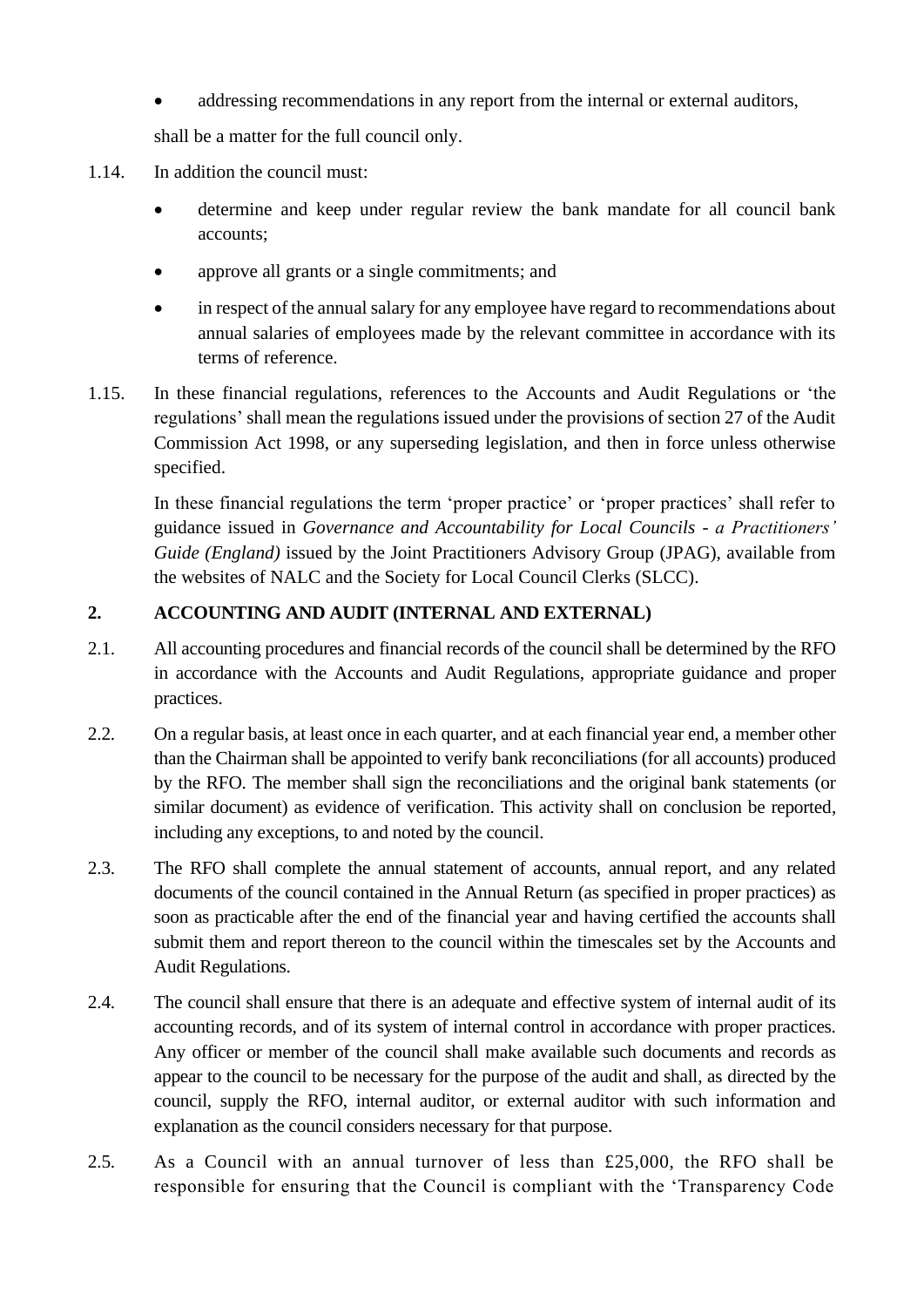for Smaller Authorities' and publishes the necessary financial information on the Council's website in a timely manner.

- 2.6. The internal auditor shall be appointed by and shall carry out the work in relation to internal controls required by the council in accordance with proper practices.
- 2.7. The internal auditor shall:
	- be competent and independent of the financial operations of the council;
	- report to council in writing, or in person, on a regular basis with a minimum of one annual written report during each financial year:
	- to demonstrate competence, objectivity and independence, be free from any actual or perceived conflicts of interest, including those arising from family relationships; and
	- have no involvement in the financial decision making, management or control of the council.
- 2.8. Internal or external auditors may not under any circumstances:
	- perform any operational duties for the council;
	- initiate or approve accounting transactions; or
	- direct the activities of any council employee, except to the extent that such employees have been appropriately assigned to assist the internal auditor.
- 2.9. For the avoidance of doubt, in relation to internal audit the terms 'independent' and 'independence' shall have the same meaning as is described in proper practices.
- 2.10. The RFO shall make arrangements for the exercise of electors' rights in relation to the accounts including the opportunity to inspect the accounts, books, and vouchers and display or publish any notices and statements of account required by Audit Commission Act 1998, or any superseding legislation, and the Accounts and Audit Regulations.
- 2.11. The RFO shall, without undue delay, bring to the attention of all councillors any correspondence or report from internal or external auditors.

### <span id="page-4-0"></span>**3. ANNUAL ESTIMATES (BUDGET) AND FORWARD PLANNING**

- 3.1. The Council shall review its annual forecast of revenue and capital receipts and payments. Having regard to the forecast, it shall thereafter formulate and submit proposals for the following financial year to the council not later than the end of November each year including any proposals for revising the forecast.
- 3.2. The RFO must each year, by no later than January, prepare detailed estimates of all receipts and payments including the use of reserves and all sources of funding for the following financial year in the form of a budget to be considered by the council.
- 3.3. The council shall consider annual budget proposals in relation to the council's forecast of revenue and capital receipts and payments including recommendations for the use of reserves and sources of funding and update the forecast accordingly.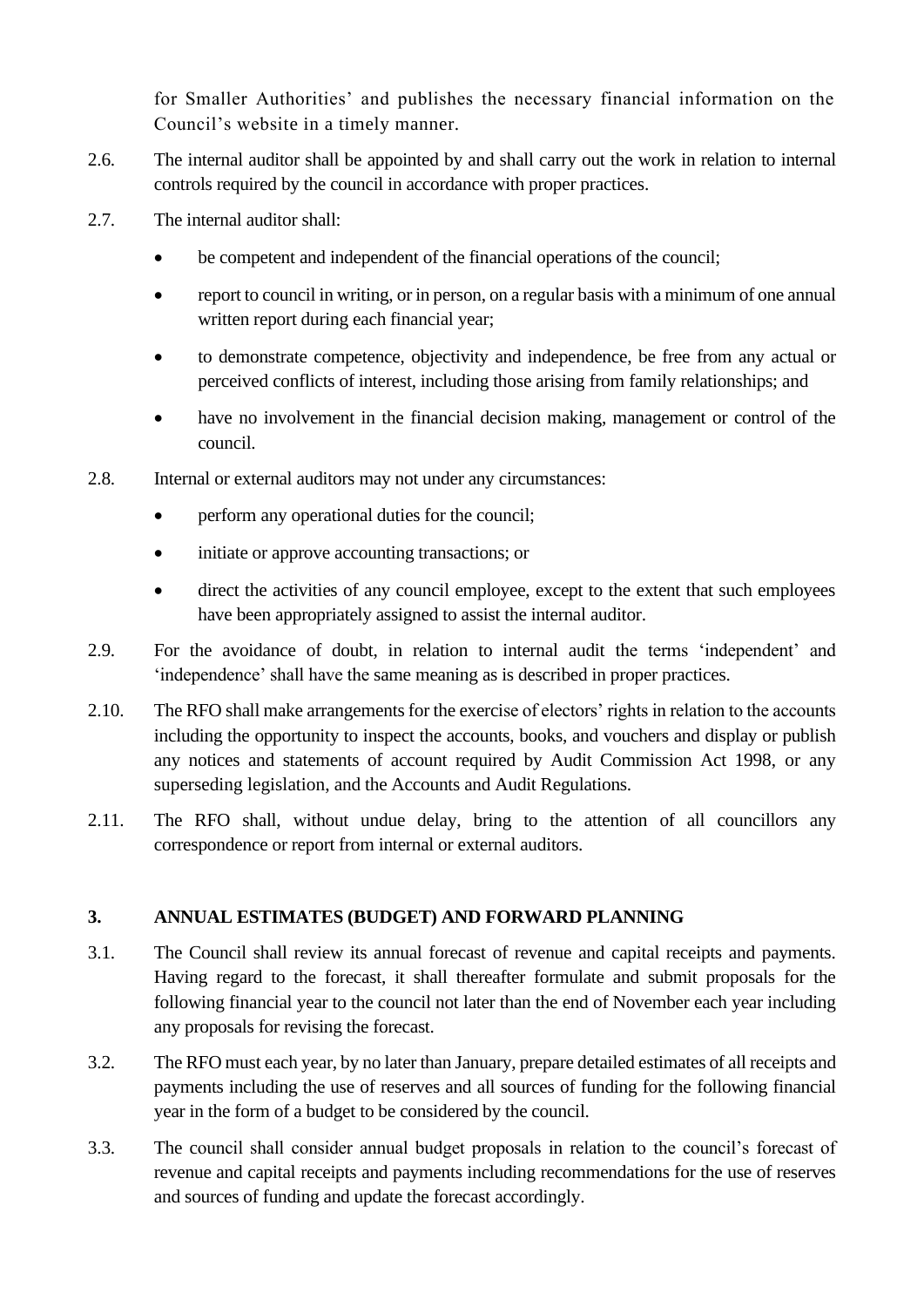- 3.4. The council shall fix the precept (council tax requirement), and relevant basic amount of council tax to be levied for the ensuing financial year not later than by the end of January each year. The RFO shall issue the precept to the billing authority and shall supply each member with a copy of the approved annual budget.
- 3.5. The approved annual budget shall form the basis of financial control for the ensuing year.

#### <span id="page-5-0"></span>**4. BUDGETARY CONTROL AND AUTHORITY TO SPEND**

- 4.1. The RFO will inform memberr of any changes impacting on their budget requirement for the coming year in good time.
- 4.2. In cases of extreme risk to the delivery of council services, the clerk may authorise revenue expenditure on behalf of the council which in the clerk's judgement it is necessary to carry out. Such expenditure includes repair, replacement or other work, whether or not there is any budgetary provision for the expenditure, subject to a limit of £150. The Clerk shall report such action to the chairman as soon as possible and to the council as soon as practicable thereafter.
- 4.3. No expenditure shall be authorised in relation to any capital project and no contract entered into or tender accepted involving capital expenditure unless the council is satisfied that the necessary funds are available and the requisite borrowing approval has been obtained.
- 4.4. All capital works shall be administered in accordance with the council's standing orders and financial regulations relating to contracts.
- 4.5. The RFO shall regularly provide the council with a statement of receipts and payments to date under each head of the budgets, comparing actual expenditure to the appropriate date against that planned as shown in the budget. These statements are to be prepared at least at the end of each financial quarter and shall show explanations of material variances.

#### <span id="page-5-1"></span>**5. BANKING ARRANGEMENTS AND AUTHORISATION OF PAYMENTS**

- 5.1. The council's banking arrangements, including the bank mandate, shall be made by the RFO and approved by the council; banking arrangements may not be delegated to a committee. They shall be regularly reviewed for safety and efficiency.
- 5.2. The RFO shall prepare a schedule of payments requiring authorisation, forming part of the Agenda for the Meeting and, together with the relevant invoices, present the schedule to council. The council shall review the schedule for compliance and, having satisfied itself shall authorise payment by a resolution of the council. The approved schedule shall be initialled by the Chairman of the Meeting. A detailed list of all payments shall be disclosed within or as an attachment to the minutes of the meeting at which payment was authorised. Personal payments (including salaries, wages, expenses and any payment made in relation to the termination of a contract of employment) may be summarised to remove public access to any personal information.
- 5.3. All invoices for payment shall be examined, verified and certified by the RFO to confirm that the work, goods or services to which each invoice relates has been received, carried out, examined and represents expenditure previously approved by the council.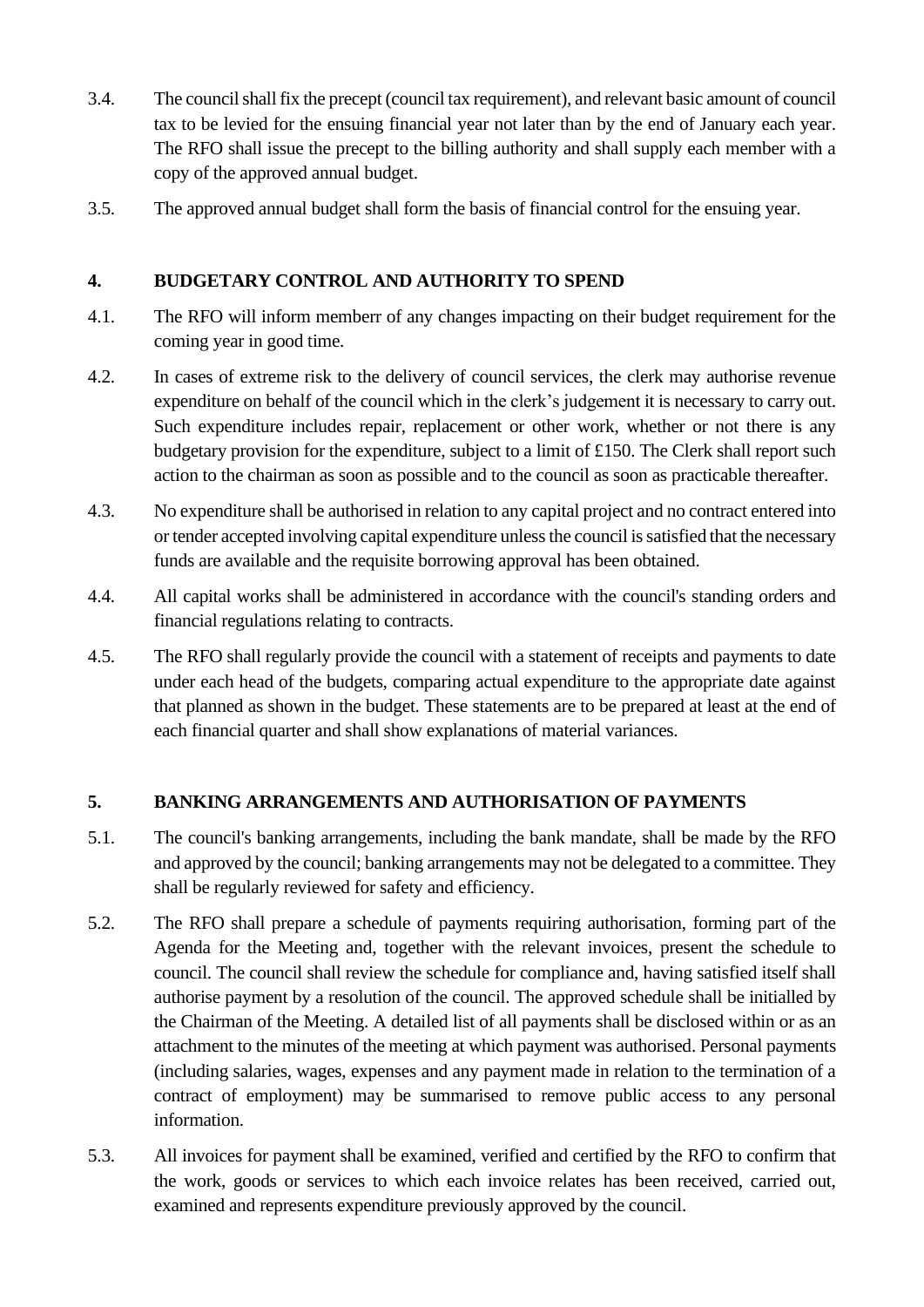- 5.4. The RFO shall examine invoices for arithmetical accuracy and analyse them to the appropriate expenditure heading. The RFO shall take all steps to pay all invoices submitted, and which are in order, at the next available council meeting.
- 5.5. The Clerk and RFO shall have delegated authority to authorise the payment of items only in the following circumstances:

If a payment is necessary to avoid a charge to interest under the Late Payment of Commercial Debts (Interest) Act 1998, and the due date for payment is before the next scheduled Meeting of council, where the Clerk and RFO certify that there is no dispute or other reason to delay payment, provided that a list of such payments shall be submitted to the next appropriate meeting of council;

- 5.6. All grants shall before payment, be subject to ratification by resolution of the council.
- 5.7. Members are subject to the Code of Conduct that has been adopted by the council and shall comply with the Code and Standing Orders when a decision to authorise or instruct payment is made in respect of a matter in which they have a disclosable pecuniary or other interest, unless a dispensation has been granted.
- 5.8. Any changes in the recorded details of suppliers, such as bank account records, shall be approved in writing by a Member.

# <span id="page-6-0"></span>**6. INSTRUCTIONS FOR THE MAKING OF PAYMENTS**

- 6.1. The council will make safe and efficient arrangements for the making of its payments.
- 6.2. Following authorisation under Financial Regulation 5 above, the council, a duly delegated committee or, if so delegated, the Clerk or RFO shall give instruction that a payment shall be made.
- 6.3. All payments shall be effected by electronic payments or cheque or other instructions to the council's bankers, or otherwise, in accordance with a resolution of council.
- 6.4. Cheques or orders for payment drawn on the bank account in accordance with the schedule as presented to council shall ordinarily be signed by two members of council, in accordance with a resolution instructing that payment. A member who is a bank signatory, having a connection by virtue of family or business relationships with the beneficiary of a payment, should not, under normal circumstances, be a signatory to the payment in question.
- 6.5. To indicate agreement of the details shown on the cheque or order for payment with the counterfoil and the invoice or similar documentation, the signatories shall each also initial the cheque counterfoil.
- 6.6. Cheques or orders for payment shall not normally be presented for signature other than at a council meeting (including immediately before or after such a meeting). Any signatures obtained away from such meetings shall be reported to the council at the next convenient meeting.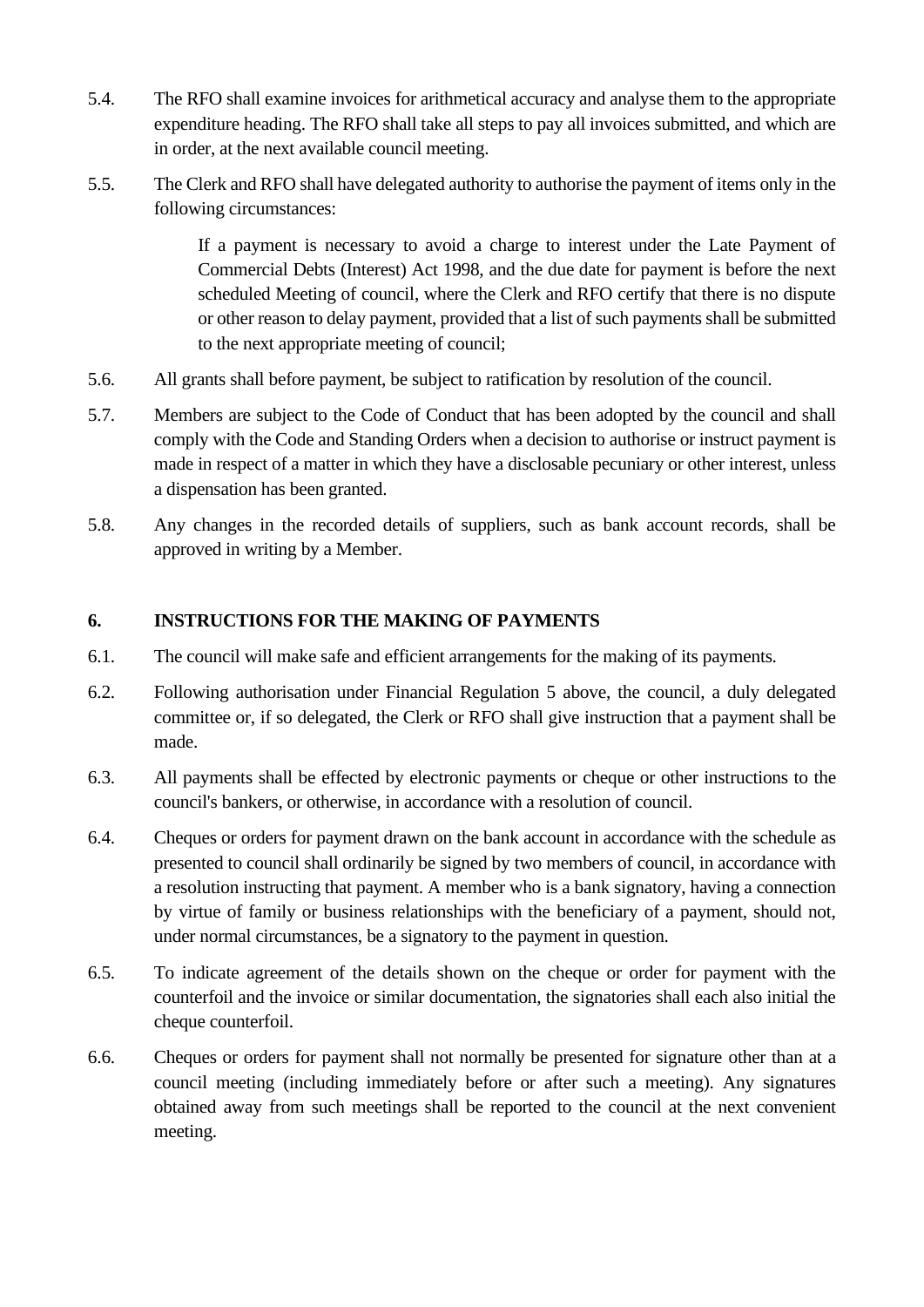- 6.7. No employee or councillor shall disclose any PIN or password, relevant to the working of the council or its bank accounts, to any person not authorised in writing by the council or a duly delegated committee.
- 6.8. Regular back-up copies of the records on any computer shall be made and shall be stored securely away from the computer in question, and preferably off site.
- 6.9. The council, and any members using computers for the council's financial business, shall ensure that anti-virus, anti-spyware and firewall software with automatic updates, together with a high level of security, is used.
- 6.10. Access to any internet banking accounts will be directly to the access page (which may be saved under "favourites"), and not through a search engine or e-mail link. Remembered or saved passwords facilities must not be used on any computer used for council banking work. Breach of this Regulation will be treated as a very serious matter under these regulations.
- 6.11. Any Debit Card issued for use will be specifically restricted to the Clerk/RFO and will also be restricted to a single transaction maximum value of £150 unless authorised by council or finance committee in writing before any order is placed.
- 6.12. The council will not maintain any form of cash float. All cash received must be banked intact. Any payments made in cash by the Clerk/RFO (for example for postage or minor stationery items) shall be refunded on a regular basis, at least quarterly.

## <span id="page-7-0"></span>**7. PAYMENT OF SALARIES**

- 7.1. As an employer, the council shall make arrangements to meet fully the statutory requirements placed on all employers by PAYE and National Insurance legislation. The payment of all salaries shall be made in accordance with payroll records and the rules of PAYE and National Insurance currently operating, and salary rates shall be as agreed by council, or duly delegated committee.
- 7.2. Payment of salaries and payment of deductions from salary such as may be required to be made for tax, national insurance and pension contributions, or similar statutory or discretionary deductions must be made in accordance with the payroll records and on the appropriate dates stipulated in employment contracts, provided that each payment is reported to the next available council meeting, as set out in these regulations above.
- 7.3. No changes shall be made to any employee's pay, emoluments, or terms and conditions of employment without the prior consent of the council.
- 7.4. The total of such payments in each calendar month shall be reported with all other payments as made as may be required under these Financial Regulations, to ensure that only payments due for the period have actually been paid.
- 7.5. Any termination payments shall be supported by a clear business case and reported to the council. Termination payments shall only be authorised by council.
- 7.6. Before employing interim staff the council must consider a full business case.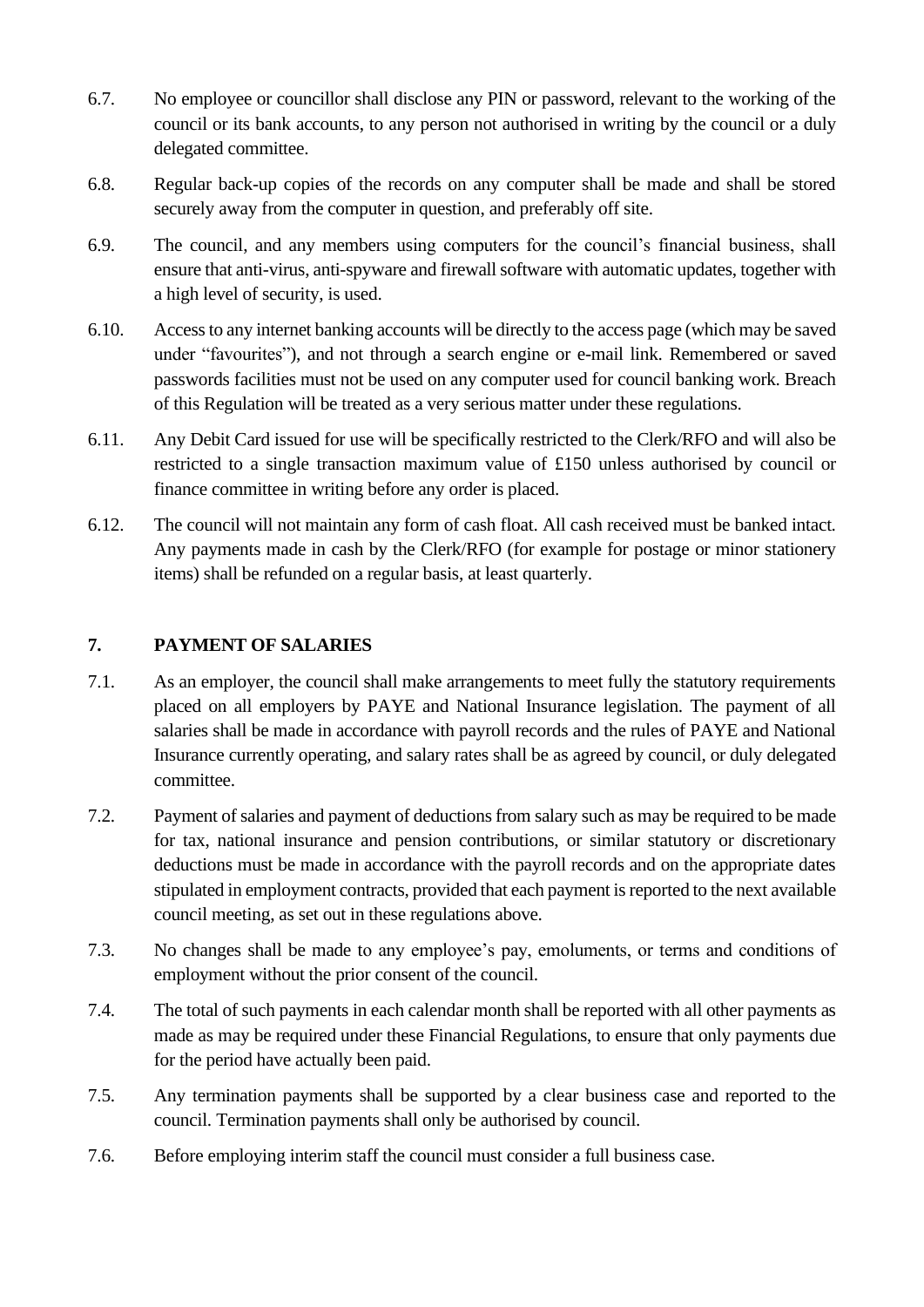#### <span id="page-8-0"></span>**8. LOANS AND INVESTMENTS**

- 8.1. All borrowings shall be effected in the name of the council, after obtaining any necessary borrowing approval. Any application for borrowing approval shall be approved by Council as to terms and purpose. The application for borrowing approval, and subsequent arrangements for the loan shall only be approved by full council.
- 8.2. All loans and investments shall be negotiated in the name of the council and shall be for a set period in accordance with council policy.
- 8.3. The council shall consider the need for an Investment Strategy and Policy which, if drawn up, shall be in accordance with relevant regulations, proper practices and guidance. Any Strategy and Policy shall be reviewed by the council at least annually.
- 8.4. All investments of money under the control of the council shall be in the name of the council.
- 8.5. All investment certificates and other documents relating thereto shall be retained in the custody of the RFO.
- 8.6. Payments in respect of short term or long term investments, including transfers between bank accounts held in the same bank, or branch, shall be made in accordance with Regulation 5 (Authorisation of payments) and Regulation 6 (Instructions for payments).

#### <span id="page-8-1"></span>**9. INCOME**

- 9.1. The collection of all sums due to the council shall be the responsibility of and under the supervision of the RFO.
- 9.2. Particulars of all charges to be made for work done, services rendered or goods supplied shall be agreed annually by the council, notified to the RFO and the RFO shall be responsible for the collection of all accounts due to the council.
- 9.3. The council will review all fees and charges at least annually.
- 9.4. Any sums found to be irrecoverable and any bad debts shall be reported to the council and shall be written off in the year.
- 9.5. All sums received on behalf of the council shall be banked intact as directed by the RFO. In all cases, all receipts shall be deposited with the council's bankers with such frequency as the RFO considers necessary.
- 9.6. The origin of each receipt shall be entered on the paying-in slip.
- 9.7. Personal cheques shall not be cashed out of money held on behalf of the council.
- 9.8. The RFO shall promptly complete any VAT Return that is required. Any repayment claim due in accordance with VAT Act 1994 section 33 shall be made at least annually coinciding with the financial year end.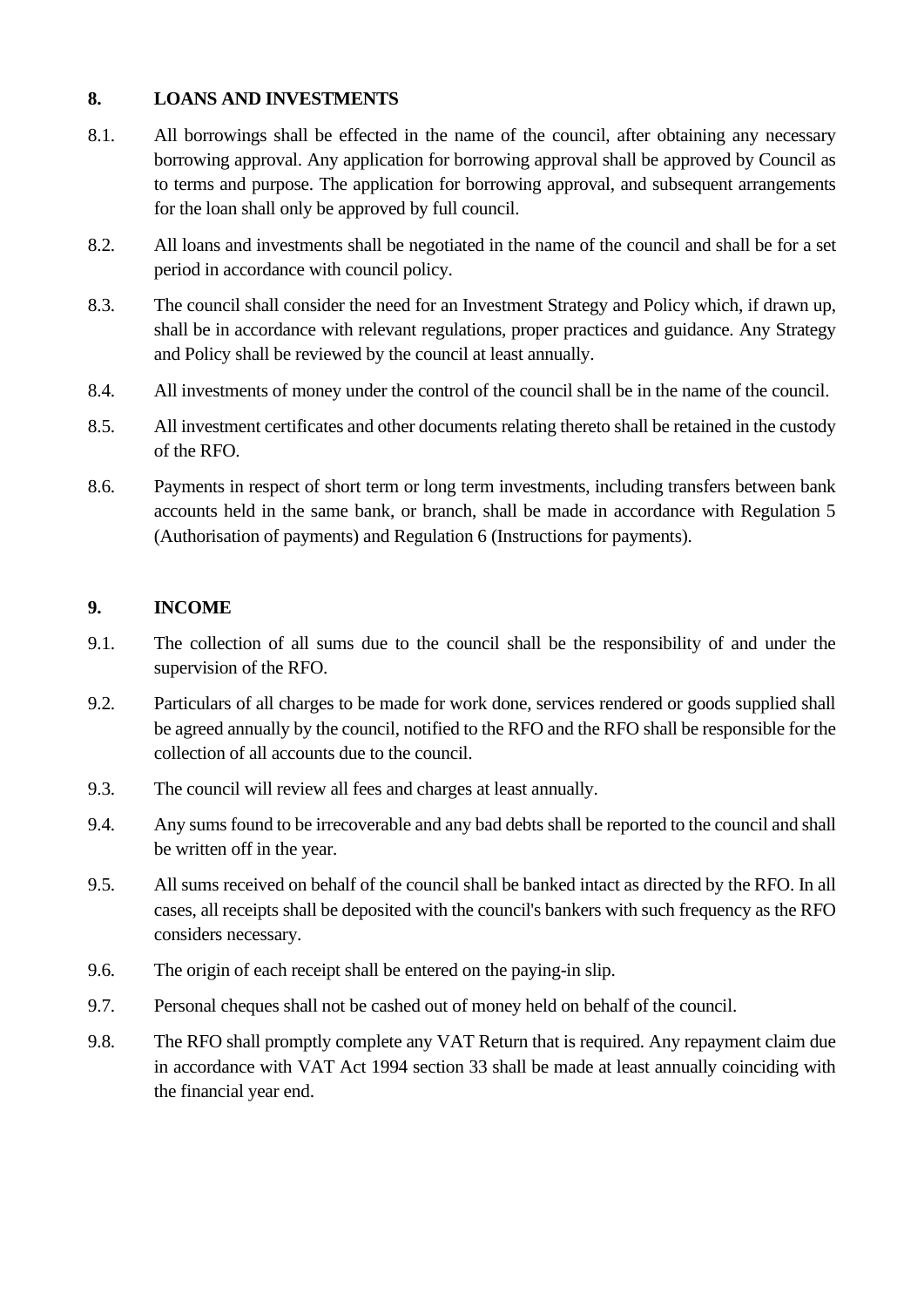#### <span id="page-9-0"></span>**10. ORDERS FOR WORK, GOODS AND SERVICES**

- 10.1. An official order or letter shall be issued for all work, goods and services unless a formal contract is to be prepared or an official order would be inappropriate. Copies of orders shall be retained.
- 10.2. Order books shall be controlled by the RFO.
- 10.3. All members and officers are responsible for obtaining value for money at all times. An officer issuing an official order shall ensure as far as reasonable and practicable that the best available terms are obtained in respect of each transaction, usually by obtaining three or more quotations or estimates from appropriate suppliers, subject to any *de minimis* provisions in Regulation 11.1 below.
- 10.4. A member may not issue an official order or make any contract on behalf of the council.
- 10.5. The RFO shall verify the lawful nature of any proposed purchase before the issue of any order, and in the case of new or infrequent purchases or payments, the RFO shall ensure that the statutory authority shall be reported to the meeting at which the order is approved so that the minutes can record the power being used.

#### <span id="page-9-1"></span>**11. CONTRACTS**

- 11.1. Procedures as to contracts are laid down as follows:
	- a. Every contract shall comply with these financial regulations, and no exceptions shall be made otherwise than in an emergency provided that this regulation need not apply to contracts which relate to items (i) to (vi) below:
		- i. for the supply of gas, electricity, water, sewerage and telephone services;

ii. for specialist services such as are provided by legal professionals acting in disputes;

- ii. for work to be executed or goods or materials to be supplied which consist of repairs to or parts for existing machinery or equipment or plant;
- iii. for work to be executed or goods or materials to be supplied which constitute an extension of an existing contract by the council;
- iv. for additional audit work of the external auditor up to an estimated value of £250 (in excess of this sum the Clerk and RFO shall act after consultation with the Chairman and Vice Chairman of council); and
- v. for goods or materials proposed to be purchased which are proprietary articles and / or are only sold at a fixed price.
- b. Where the council intends to procure or award a public supply contract, public service contract or public works contract as defined by The Public Contracts Regulations 2015 ("the Regulations") which is valued at £25,000 or more, the council shall comply with the relevant requirements of the Regulations<sup>1</sup>.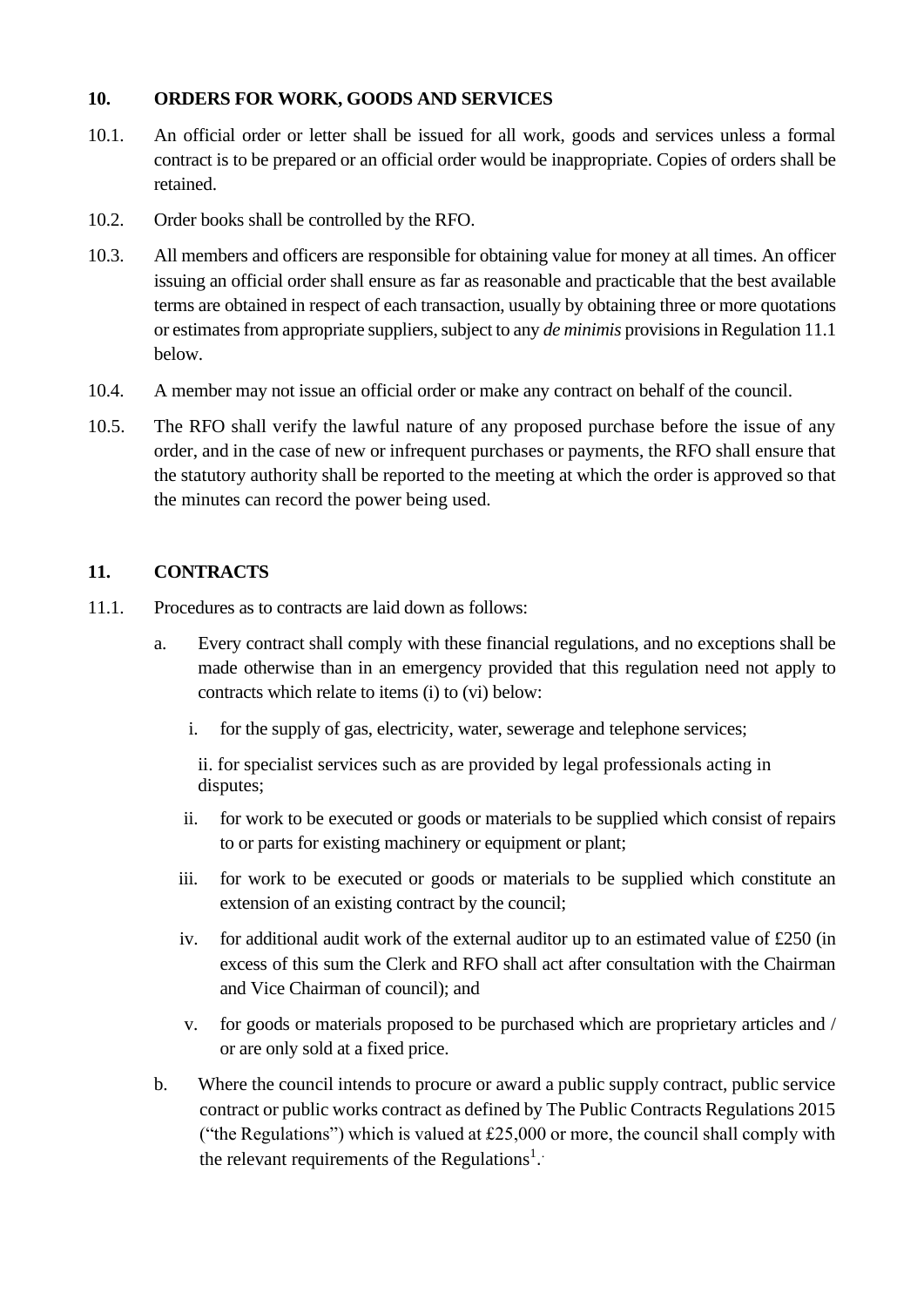- c. The full requirements of The Regulations, as applicable, shall be followed in respect of the tendering and award of a public supply contract, public service contract or public works contract which exceed thresholds in The Regulations set by the Public Contracts Directive  $2014/24/EU$  (which may change from time to time)<sup>1</sup>.
- d. When applications are made to waive financial regulations relating to contracts to enable a price to be negotiated without competition the reason shall be embodied in a recommendation to the council.
- e. Such invitation to tender shall state the general nature of the intended contract and the Clerk shall obtain the necessary technical assistance to prepare a specification in appropriate cases. The invitation shall in addition state that tenders must be addressed to the Clerk in the ordinary course of post. Each tendering firm shall be supplied with a specifically marked envelope in which the tender is to be sealed and remain sealed until the prescribed date for opening tenders for that contract.
- f. All sealed tenders shall be opened at the same time on the prescribed date by the Clerk in the presence of at least one member of council.
- g. Any invitation to tender issued under this regulation shall be subject to Standing Orders  $17(a) - (g)$ , and shall refer to the terms of the Bribery Act 2010.
- h. When it is to enter into a contract of less than  $£25,000$  in value for the supply of goods or materials or for the execution of works or specialist services other than such goods, materials, works or specialist services as are excepted as set out in paragraph (a) the Clerk/RFO shall obtain 3 quotations (priced descriptions of the proposed supply); where the value is below £10,000 and above £2,000 the Clerk or RFO shall strive to obtain 2 estimates. Otherwise, Regulation 10.3 above shall apply.
	- i. The council shall not be obliged to accept the lowest or any tender, quote or estimate.
	- j. Should it occur that the council, or duly delegated committee, does not accept any tender, quote or estimate, the work is not allocated and the council requires further pricing, provided that the specification does not change, no person shall be permitted to submit a later tender, estimate or quote who was present when the original decision making process was being undertaken.

### <span id="page-10-0"></span>**12. ASSETS, PROPERTIES AND ESTATES**

12.1. The Clerk shall make appropriate arrangements for the custody of all title deeds and Land Registry Certificates of properties held by the council. The RFO shall ensure a record is maintained of all properties held by the council, recording the location, extent, plan, reference, purchase details, nature of the interest, tenancies granted, rents payable and purpose for which held in accordance with Accounts and Audit Regulations.

<sup>1</sup>The Regulations require councils to use the Contracts Finder website to advertise contract opportunities, set out the procedures to be followed in awarding new contracts and to publicise the award of new contracts. <sup>1</sup> Thresholds currently applicable are:

a. For public supply and public service contracts 209,000 Euros (£164,176)

b. For public works contracts 5,225,000 Euros (£4,104,394)